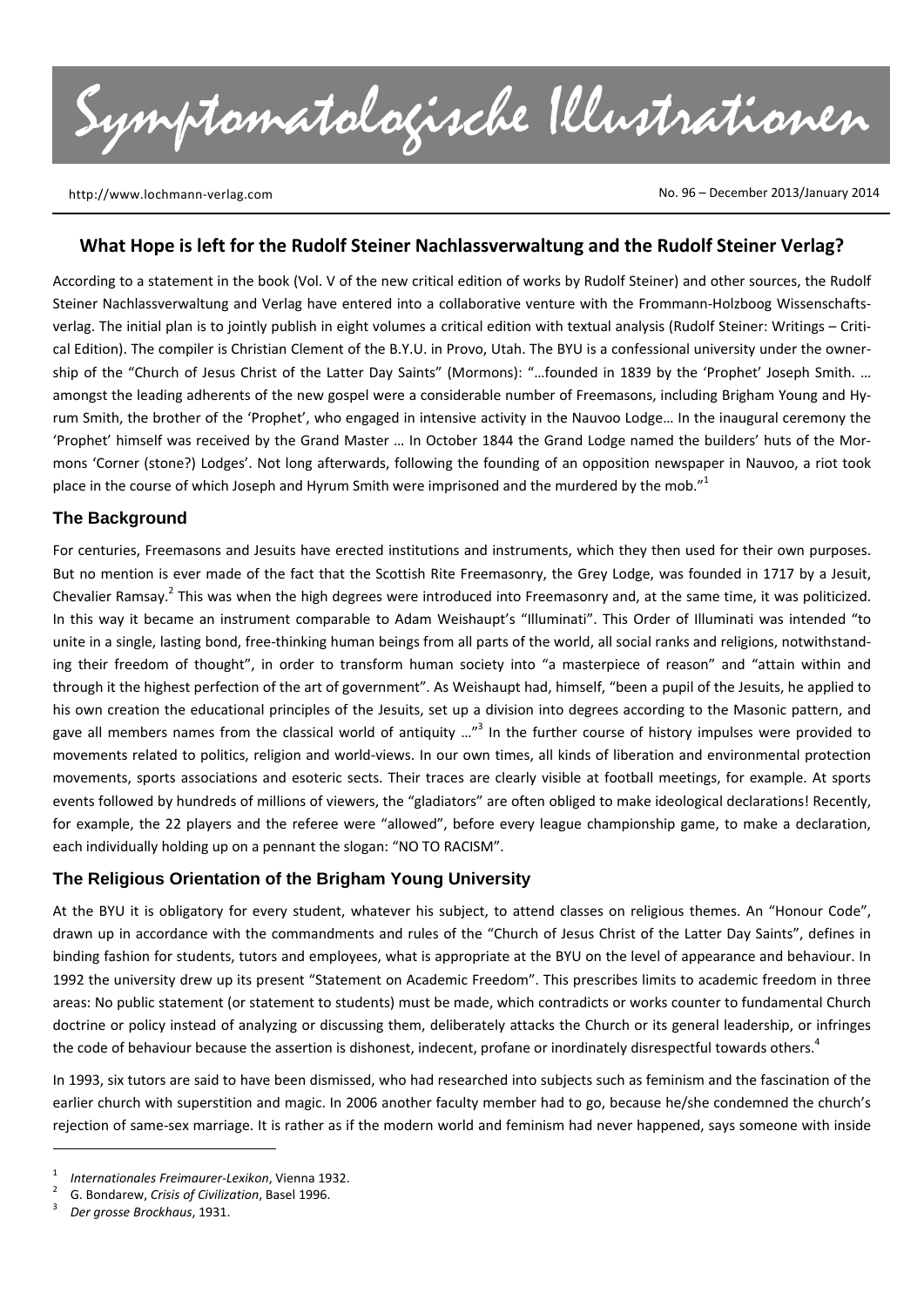knowledge. The Church's culture still inhabits the period before Nietzsche and Freud<sup>5</sup> – reports the journalist Nina Rehfeld.<sup>6</sup>

# **The Mormons' Religious Structures and Beliefs**

Under the guidance of Jesus Christ, the Mormon Church is led by 15 Apostles, who are also regarded as prophets, seers and sources of revelation. The apostle who has served longest is the church's president, and he chooses through inspiration two other Apostles as advisers. These three function as the First Presidency, the supreme leading body of the church.

The message of the Prophet: "You have the precious gift of the freedom of decision. I beseech you fervently: Decide to obey."<sup>7</sup>

### **Christ's Conception**

The Mormons believe that this conception was proceeded by a sexual act between God (who is said to have had a body of flesh and blood) and Mary. Mormon Apostle Bruce R. McConkie wrote the following: "Christ was begotten by an immortal father, just as mortal human beings are begotten by their mortal fathers."<sup>8</sup> And the late president Ezra Taft Benson said: "The Church of Jesus Christ of the Latter Day Saints proclaims that Jesus Christ is the Son of God in the truest sense of the word. The body in which he fulfilled his mission in the flesh was begotten by the same Holy Being as him whom we venerate as God our eternal Father. Jesus was not the son of Joseph, nor was he begotten of the Holy Spirit. He is the son of the Eternal Father."<sup>9</sup>

### **The Ingathering in Adam-ondi-Ahman**

Before the great and terrible day of the Lord, the day on which Christ comes and rules personally in the earth as King of Kings and Lord of Lords, the day when he takes the affairs of his earthly kingdom directly and personally into his own hands and not through the trusteeships as is the case at present, the Lord will come to take back the keys and the powers with which his trus‐ tees have ruled in his stead.<sup>10</sup> This will take place in Adam-ondi-Ahman: Spring Hill in Daviess County in the State of Missouri. The Prophet Joseph Smith is speaking of this event when he says: "Adam will call his children together and confer with them, to pre‐ pare them for the coming of the Son of Man. [Adam] is the father of the human race and presides over the spirits of all human beings; and all who have possessed keys must stand before him in this glorious council. This may well happen before some of us leave this field of activity. The Son of Man will stand before him and he will be given honour and rulership. Adam hands over this trusteeship to Christ – all that had been entrusted to him, namely, the keys of the universe which he held, but he retains his func‐ tion as supreme head of the human race."<sup>11</sup> "When this has happened, Christ will be ready to come and personally reign upon the Earth."<sup>12</sup> – It is therefore a physical return of Christ that is awaited, a Messianic expectation as in Judaism. But any occultist knows that this can only be the coming of Ahriman, as Christ will not incarnate physically a second time.

# **Who is Christian Clement?**

But David Marc Hoffmann never tires of reassuring us that Christian Clement is not a Mormon, only his wife is. And Clement also assures us: "From my side I have frequently pointed out and declared publicly that my academic activity is in no way connected with the world-view underlying the BYU. In confirmation of this, the first-published volume of the Steiner Critical Edition has recently appeared, providing anyone with the opportunity to see for himself that in these expositions there is no trace of a Mor‐ mon belief or thought system." The least one can expect is that no Mormon terminology would appear in these volumes, otherwise the "spiritual" background would be quickly spotted. But Clement allows us a glimpse into his own yearning when he says: "In addition to the life with my American partner and our six children, what particularly fascinates me about my life in Utah is that it allows me to familiarize myself intimately, and as if from the inside, with the spirituality and living 'Mystery culture' of this, in many ways, fascinating faith community."<sup>13</sup> Does this mean that he, too, is awaiting the physical return of Christ, where Christ comes and will reign personally over the earth as King of Kings and Lord of Lords?

 $\overline{a}$ 

<sup>4</sup> <sup>4</sup> http://de.wikipedia.org/wiki/Brigham\_Young\_University  $\frac{5}{2}$  Mitt Bompov rivel condidate to Barack Obama is a mon

 Mitt Romney, rival candidate to Barack Obama, is a member of the Mormons. Very little is known about them. – *Journey into the Heart of a controversial Church*, 21.4.2012.

 And now Christian Clement is allowed to work with Anthroposophy, and this apparently with the blessing of the Supreme President or Prophet Thomas S. Monson, as the highest source of inspiration of the "Church"!

 *Glauben, gehorchen, ausharren*, Liahona, Mai <sup>2012</sup> <sup>8</sup>

<sup>&</sup>lt;sup>8</sup> Mormon Doctrine.<br><sup>9</sup> The Teachings of Ezra Taft Benson, S. 6-7.

<sup>&</sup>lt;sup>10</sup> http://de.mormonwiki.com/Zweites\_Kommen\_Christ (second coming of Christi)<br><sup>11</sup> Teachings, p. 157; s. *Way to Perfection*, p. 287-29.<br><sup>12</sup> http://de.mormonwiki.com/Zweites\_Kommen\_Christi (second coming of Christ)<br><sup>13</sup>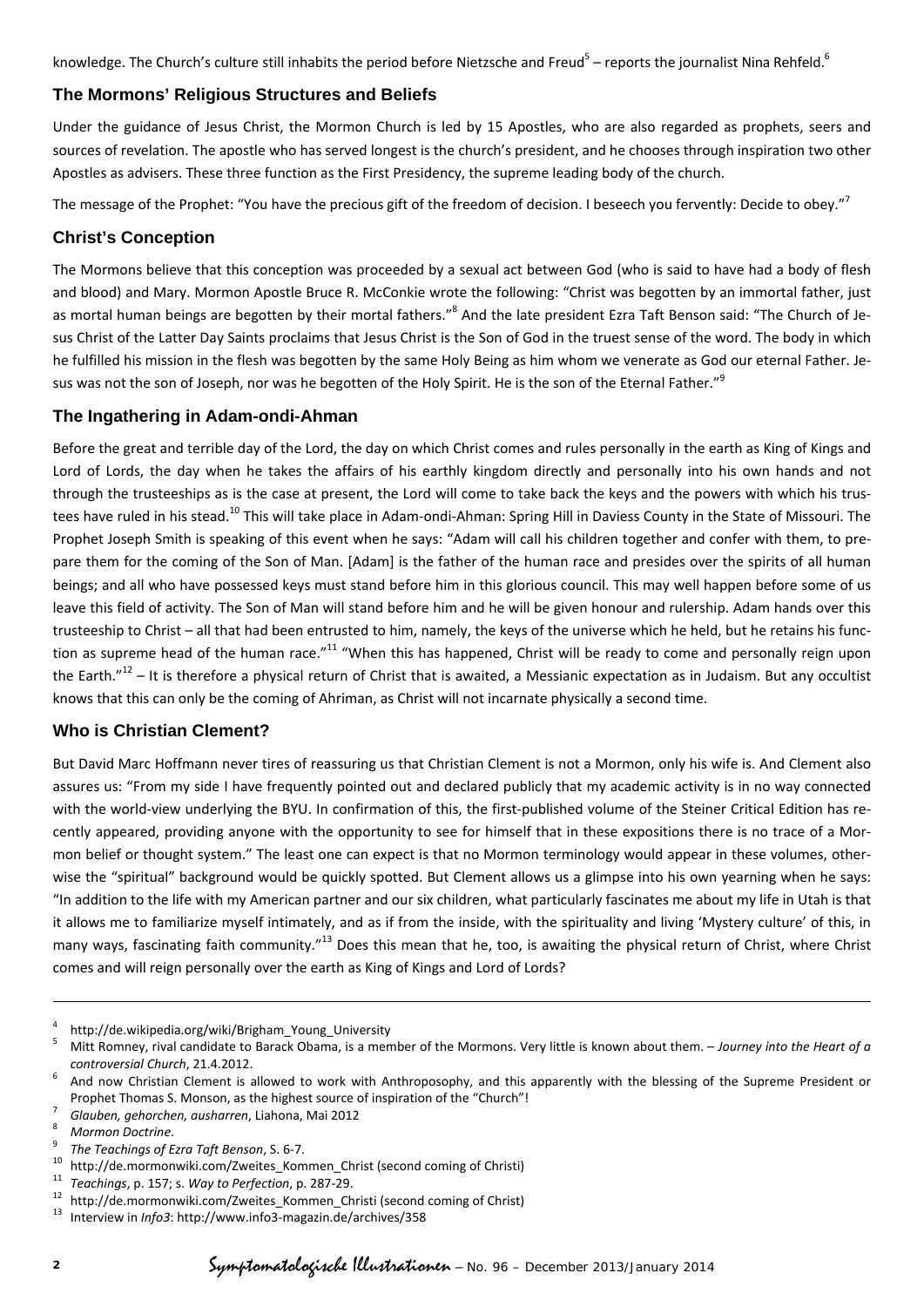### **Is Rudolf Steiner a Model due for Phasing out?**

But whether a Mormon or not, Clement is definitely a "Bodosophist" – one who views the time of Rudolf Steiner as having ex‐ pired. Today we must, he thinks, move on beyond the thought-world of Rudolf Steiner in order to find ourselves. In an open letter, he wrote to me as follows: "I take entirely seriously your manner of speaking, as the extreme expression of an attitude which, in a less radicalized form (and also less honest with itself), is widespread within the Anthroposophical community. I regard this uncritical attitude which views everything via the insights (and the errors and prejudices) of Rudolf Steiner, as something belong‐ ing to the past which will in the future be overcome thanks to an informed and matter‐of‐fact understanding of Rudolf Steiner's work."<sup>14</sup> This statement was not understood by a number of Facebook friends. A lady wrote: "This sentence puzzled me too. I interpret it as follows: An attitude towards Anthroposophy that is defined only by Steiner's insights ought to be overcome in our time. First, because it is a sign of a lack of independent judgment and, secondly, because Steiner also had 'insights' which were not free from error. He was not free of errors and prejudices ..."<sup>15</sup> And Clement summarizes these unclear assertions once more: "Here is my statement again, only put more simply: There is a tendency among Anthroposophists to look at everything through the spectacles of Rudolf Steiner's utterances. This attitude belongs to the past. It will be overcome in the future. A factual and ob‐ jective understanding of Rudolf Steiner's work will help to bring this about. (…) are Anthroposophists sufficiently grown‐up today to move on from a scholastic to a critical approach to Steiner? And why should they not be? Did it do any harm to Plato, Aristotle, Kant or Hegel, or to Christianity, when at some point people moved on from worshipping and simply defending, to a critical approach? No, on the contrary, the chaff was separated from the wheat and it became clear what, in these streams, belonged only to their time and their bearers and can be sifted out, and what remained behind as an essential contribution to spiritual history. His removal from the Anthroposophical greenhouse and exposure to the free arena of academic debate will do no harm to Steiner, in fact it is only there, that he will be able to show himself for what he really was. Just as little as Hegel still needs 'Hegelians' today or Christianity still needs 'Christians', just as little does Steiner need 'Steinerians'. If Anthroposophists really want to know whether Steiner was a Plato or a Cagliostro, they must release him from the prison of their own interpretation."<sup>16</sup> So we see that Christian Clement is a typical case of one who wishes to "overcome" Rudolf Steiner, exactly in the spirit of our "Bodosophists". He believes that he knows the "expiry date" of Rudolf Steiner and his Anthroposophy, or alternatively, he has most probably understood nothing whatever of Anthroposophy and feels that he has to "scientifically" dissect it.

# **The post mortem Baptism of Rudolf Steiner**

But there is yet another aspect, which shows up the Mormons in a remarkable light. Thomas Meyer provoked Christian Clement in the "Europäer" magazine with a caricature relating to a future post mortem baptism of Rudolf Steiner. Christian Clement then confirmed that Rudolf Steiner had already been baptized in 1992, and comments as follows: "You on the other land, Herr Meyer, stated recently that I 'approve' of the – in your opinion – dubious practice of the surrogate baptism of the deceased; and this, you say, is an indication of my 'spiritual background'. Quite apart from the fact that I have never spoken of this practice in anything other than a factual, descriptive way, I would like to say the following: I do indeed 'approve' of the spiritual practices of the Mor‐ mons, just as I approve of the practices of all religions, is so far as they do not encroach upon the dignity and freedom of other human beings." – It has been admitted that this post mortem baptism of Rudolf Steiner took place in 1992! Several observers of these proceedings have pointed out that in 1992 something of significance had also happened at the Goetheanum. Rudolf Steiner's urn, which up to that time had always been kept in the Goetheanum, was now to be buried outside. The big change had been underway since 1989: "With the burial of Rudolf Steiner's ashes on 3<sup>rd</sup> November 1992 in the presence of the Vorstand of the A.A.G. and the ceremony that followed on 21<sup>st</sup> November 1992, all the urns have been buried in the grounds of the Goetheanum."<sup>17</sup> And Hans Hasler confirmed the use that it had been possible to draw from this act: "In the summer and autumn of 1992 the Great Hall project had come to a standstill and could progress no further. … At the end of November 1992 a certain proposal made possible a breakthrough for both the planning of the Hall and other developments too. A few weeks previously, an event had taken place, which had altered in a barely perceptible but decisive way the elementary atmosphere of the Goetheanum: The ashes of Rudolf Steiner were buried in the earth in the urn-grove, the last urns were now outside the Goetheanum. Since then, processes of change in the Goetheanum have moved ahead more freely and straightforwardly. One of

 $14$  1<sup>st</sup> reply of Christian Clement of 9.11.2013: https://www.academia.edu/4998617/Symptomatologie\_des\_rechtsanthroposophischen\_Apriori\_-

Christian\_Clement\_und\_Willy\_Lochmann\_im\_Gesprach<br>
<sup>15</sup> Facebook-Entry at Christian Clement from Karin Rohrer of 10.11.2013.<br>
<sup>16</sup> Facebook-Entry of Christian Clement of 10.11.2013.<br>
<sup>17</sup> See Graubuch Anthroposophische Gese *schen Gesellschaft,* 7.3.1993.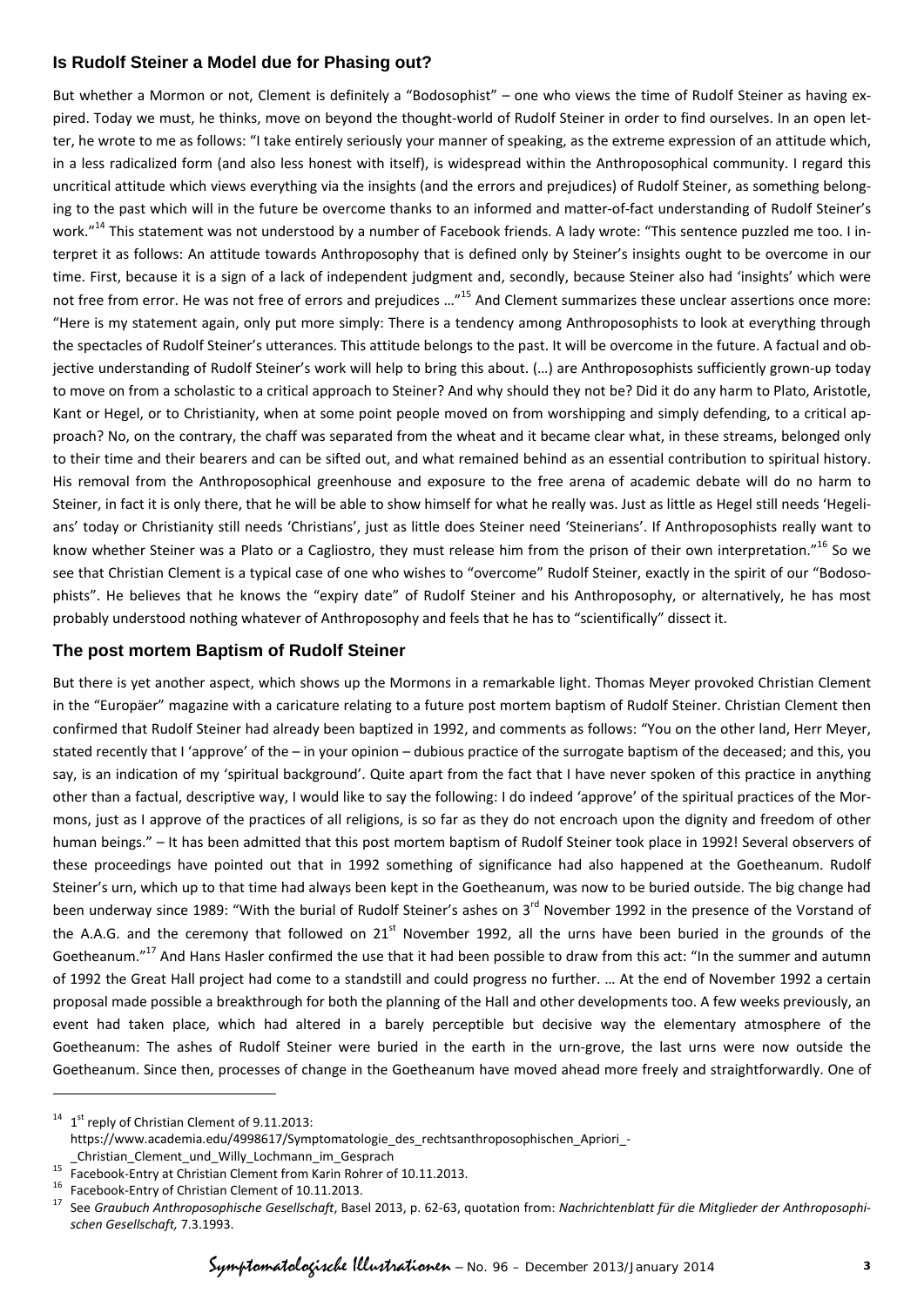them is the Great Hall."<sup>18</sup> Can it be mere coincidence that this baptism and the burial of the urns occurred at the same time?

### **21 years later, the "scientific" blow against Rudolf Steiner**

And 21 years after these two significant events Vol. 5 of Clement's "Steiner – Critical Edition" appears. Admittedly, this magic of number leaves him unimpressed – understandably enough: "I do not wish to respond here to your numerological speculations as to the year 1992 or the ideas you have worked out regarding a world conspiracy …"<sup>19</sup> Like his friends of Info3, Clement also suffers from "conspiracy neurosis", being fearful of unknown quantities such as spirit or occult societies, although he may well be one of their instruments. His world-view is purely materialistic, and therefore he cannot but oppose spiritual researchers like Rudolf Steiner. And with the critical edition he wishes to expose him as a plagiarist and liar, as critical investigations have shown. And with Jens Heisterkamp and his "Bodosophists" at Info3 jumping in joyful enthusiasm for Clement, all error is out of the ques‐ tion! Here is an example from the already published Vol. V: "… Thus Steiner came forward here, on the one hand, as an academic who discusses and factually interprets historically validated texts and authors; while on the other hand he claims the right – so at least it appears when we look back over his biography – to speak in these books mainly about his own mystical experiences and cite the thinkers and theses in question only by way of illustration. Added to this ambivalence in the books' conception, is the fact that Steiner in his presentation did not make a clear (Ger. clean) distinction between the places where he is repeating, quoting, paraphrasing or interpreting the thoughts of others, and those where he is communicating his personal inner experiences and opinions. Lengthy passages which read like the unfolding of Steiner's own thoughts prove to be, when one investigates the sources, undeclared paraphrasing of the secondary literature used by him. Occasionally we can even find word-for-word quotes that are in no way identified as such" (p. XXXf.) Christian Clement had already in 2006, in his dissertation "The Birth of the Mod‐ ern Mystery Drama out of the Spirit of Weimar" made known his opinion of Rudolf Steiner: "Steiner's 'drama of cognition' actually led him into the 'abyss of the individual' – namely, from the uncritical veneration of Goethe in the 80's to the radical individualism and anarchism of the 90's, in which his 'I' was inflated, as it were, to absolute proportions. At the turn of the century there followed a switch to mysticism and theosophy, whereby Steiner gave up, as it were, his previous 'I' and the radical individualist became a theosophist bound to dogma and the duties of office. It is as an outcome of this "sacrifice" that the Anthroposophist Steiner was born."20

### **Kant versus Rudolf Steiner**

In our open exchange of letters Clement made me stand the "Kant-Trial". On 14<sup>th</sup> November he wrote: "Incidentally, I recently found the following passage in a short document with the title 'Critique of Symptomatological Reason', the introduction to the chapter headed 'Concerning the a priori nature of the forms of beholding in right‐wing Anthroposophy': […] It was assumed up to now that our ways of viewing world events were oriented according to what actually happens in the world. But all attempts to fathom out anything a priori concerning reality by means of concepts, whereby our knowledge might be extended, came to nothing if this presupposition was made. This irritated the symptomatologist. In the "Symptomatologische Illustrationen" the attempt is therefore made systematically, to see whether greater progress cannot be made in one's grasp of reality if one assumes that events in the world need to conform with the ideas of the symptomatologist. This reminds one of the initial thought of Copernicus, who, when he could get no further in his explanation of the celestial movements if he assumed that the whole host of stars circles around the observer, tried to see whether it might not work out better if he let the observer move, and allowed the stars to stay where they are. In symptomatology one proceeds in a similar way. If our views of things were to be determined by the character of the real events in the world, it is impossible to see how one could know anything about reality without referring back to a priori experiences; if, however, reality (as an object of beholding) lets itself be guided by the character of one's own conceptual powers (or rather those that have been subject to the influence of Rudolf Steiner), then one can very well imagine this possibility of a symptomatological cognition a priori  $\left[...\right]^{n^{21}}$ 

When in reply, I inquired about the source – I suspected it might be someone from the *Info3* editorial team – Clement revealed the following: "Many thanks for pointing out a further gaffe of mine, which I trust you will excuse on the ground of my youth, my lack of experience and my blinkered vision. The reason for the faux pas was, actually, not so much my forgetfulness as my as-

<sup>18</sup> *Graubuch …,* p. 69. Hasler's text was published 1998 in: *Werkgemeinschaft am Goetheanum – Morgenarbeit zu den Goetheanum‐Formen und biographische Skizzen,* p. 59.<br><sup>19</sup> 1<sup>st</sup> reply of Christian Clement of 9.11.2013:

https://www.academia.edu/4998617/Symptomatologie\_des\_rechtsanthroposophischen\_Apriori\_‐

\_Christian\_Clement\_und\_Willy\_Lochmann\_im\_Gesprach<br>
<sup>20</sup> https://byu.academia.edu/ChristianClement/Monographien, p. 21.<br>
<sup>21</sup> 2<sup>nd</sup> replica of Christian Clement of 14<sup>th</sup> November 2013: https://www.academia.edu/4998617/Symptomatologie\_des\_rechtsanthroposophischen\_Apriori\_-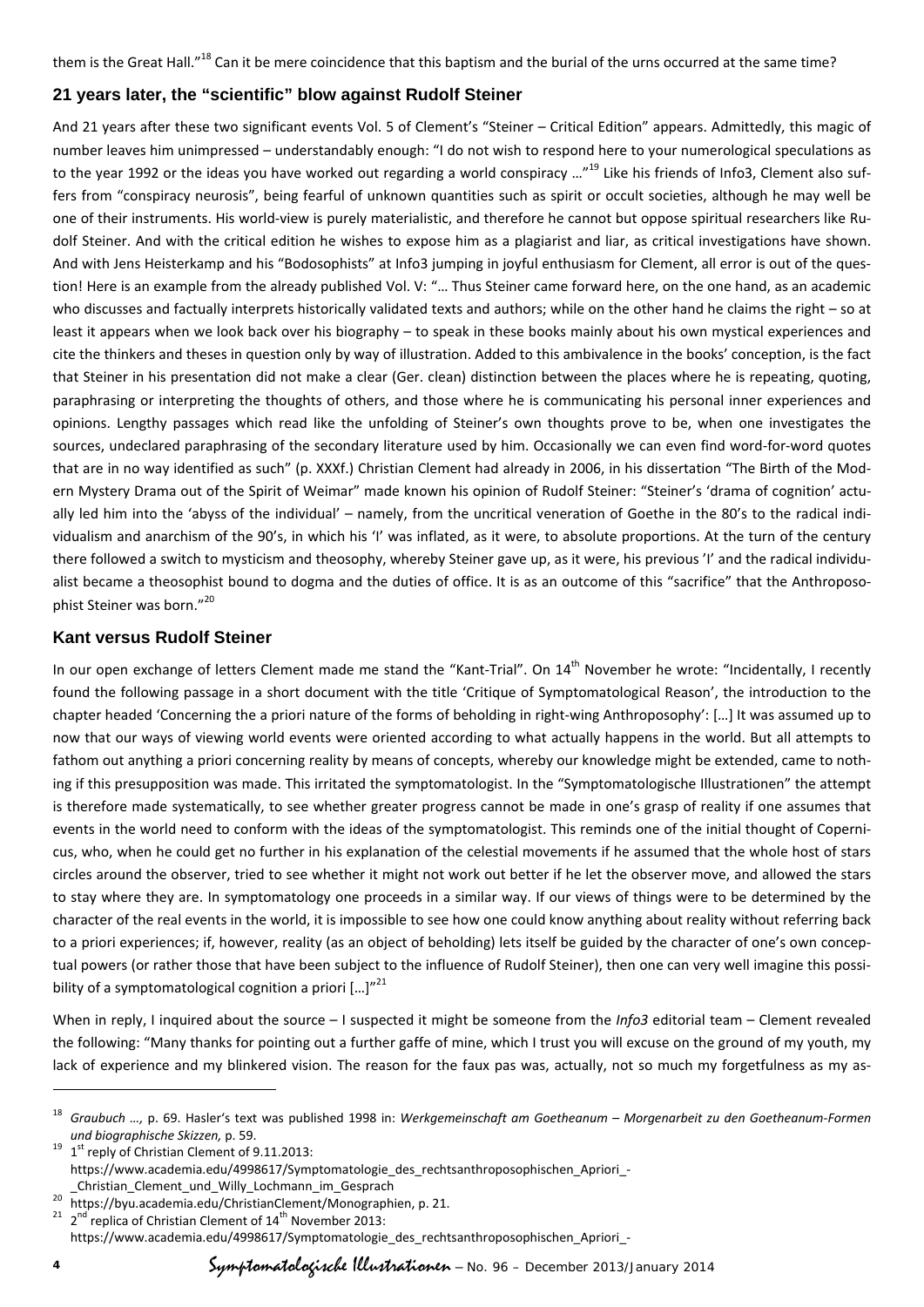sumption that the passage providing the basis for my short satire would be familiar enough to people who make public state‐ ments on questions of the theory of science. This was, of course, if I think about it again, silly of me. – I would therefore ask you to look at the Introduction to the 'Critique of Pure Reason' (this book laid the foundation for modern epistemology which, broadly speaking, provides the context for Steiner's philosophical works). It was written by Immanuel Kant (a famous German philosopher who lived at the end of the  $18<sup>th</sup>$  century). You will find there the passage in question, which begins: 'It was assumed up till now that all our cognition ... etc.'."<sup>22</sup>

So, you see, here he had well and truly "caught me out", but then Rudolf Steiner came to my aid: "It is claimed that through the great spiritual deed of Immanuel Kant a scientific basis was given to philosophy. It is said that what he accomplished by way of clearly identifying the problem of cognition is unchallengeable. You will be told that anyone who has not worked with the ideas of Kant has no right to participate in philosophical discussion … And philosophy professors are of the opinion that one must take one's orientation from Kant, and only on this condition has anyone the right to express a judgment in philosophy … If [however] one understands how Kant arrived at his conviction that we can, in the end, never come to knowledge of the things 'in themselves', as all that we know is nothing more than appearance; whoever understands this, also understands the development followed by philosophy in the course of the 19<sup>th</sup> century, and also understands the objections that can be raised against Theosophy [Anthroposophy] and also knows what attitude to adopt towards them ..."<sup>23</sup>

# **Hoffmann's alleged scrutiny of the Steiner Critical Edition**

The blow struck by Clement against Rudolf Steiner needed, if it were to show definitive results, to come from within the Anthro‐ posophical community. It was necessary to have allies in the Rudolf Steiner Nachlassverwaltung! David Marc Hoffmann, the "internal ally" and head of the Rudolf Steiner Nachlassverwaltung, acts as an accomplice, as he does not tire of portraying Christian Clement to us in the most glowing colours: When David Marc Hoffmann, head of the Rudolf Steiner Archive, had been able to look at and evaluate the work already done by Clement, he recommended the project to the Rudolf Steiner Verlag. Hoffmann tells how the announcement was made by the Frommann-Holzboog-Verlag at the time he took up his work at the Archive in 2012. And because of his friendship with the publisher Eckart Holzboog he made contact with the publishing company and also with Christian Clement. "I was of course very interested to know what Clement is doing with Rudolf Steiner's work, and I was deeply impressed", because, Hoffmann explains, "the comparisons of the different versions are carried out in a transparent and extremely painstaking way". "He prints out the latest version and shows in his literary apparatus all the earlier formulations, right back to the first edition – providing us with a considerable gain in knowledge!" In addition to this editorial work, says Hoffmann, there will be detailed introductions and reference to sources, through which Clement aims to place the work in question within the context of Rudolf Steiner's work as a whole. In this process Clement is looking for motifs and is trying not to attach himself to words. When asked whether Christian Clement, like Helmut Zander, is wanting to "pass judgement" on Rudolf Steiner, David Marc Hoffman's enthusiasm lights up, for the project of cooperation between the publishing houses. "Not at all. He has an ex‐ tremely interesting approach to Rudolf Steiner, 'sine ira et studio', a genuine quest for knowledge involving argument and counter-argument." Between a position of apologia and defence, and one of damaging criticism, Clement adopts a third. Hoffmann compares it with an editor of Fichte's works, who sets about the task out of interest in cognition and love for philosophy, but who does not need to be or to become a "disciple" of Fichte."<sup>24</sup>

# **Hoffmann and Clement pro SCE – contra GA?**

But in reality Hoffmann seems not to have undertaken a proper evaluation – or, worse still, the drive to discredit Rudolf Steiner through allegations of plagiarism etc. did not disturb him at all! And the others with responsibility in the Nachlassverein appear to trust him blindly or over-hastily. Here in a dramatic example we see again, where intellectualism and the inertia of wellintentioned people in leading positions in our Society have brought us. Nobody seems to want really to take on the responsibility, or face up to his responsibility. […] If the present Vorstand of the Nachlassverein remains in office the likelihood is that in future, instead of GA volumes we will only be able to buy SCE volumes as they appear, with commentaries informing us that Rudolf Steiner surreptitiously drew all his insights form other sources. And the Nachlassverein, publisher of the Complete Edition for half a century, would now with the SCE, a product of its own, compete with the GA – in other words: future donations would be used still less for the purpose intended! – It will constitute an attempt to make the spiritual heritage of Rudolf Steiner, which ought to work on for many centuries into the future, worthless for posterity after a mere 100 years, and make access of future generations

Email of Christian Clement of 15<sup>th</sup> November 2013:<br>https://www.academia.edu/4998617/Symptomatologie des rechtsanthroposophischen Apriori -

<sup>&</sup>lt;sup>23</sup> Rudolf Steiner, 27.11.1903, Spirituelle Seelenlehre und Weltbetrachtung, GA 52.<br><sup>24</sup> Das Goetheanum. No 28, 13<sup>th</sup> July 2013.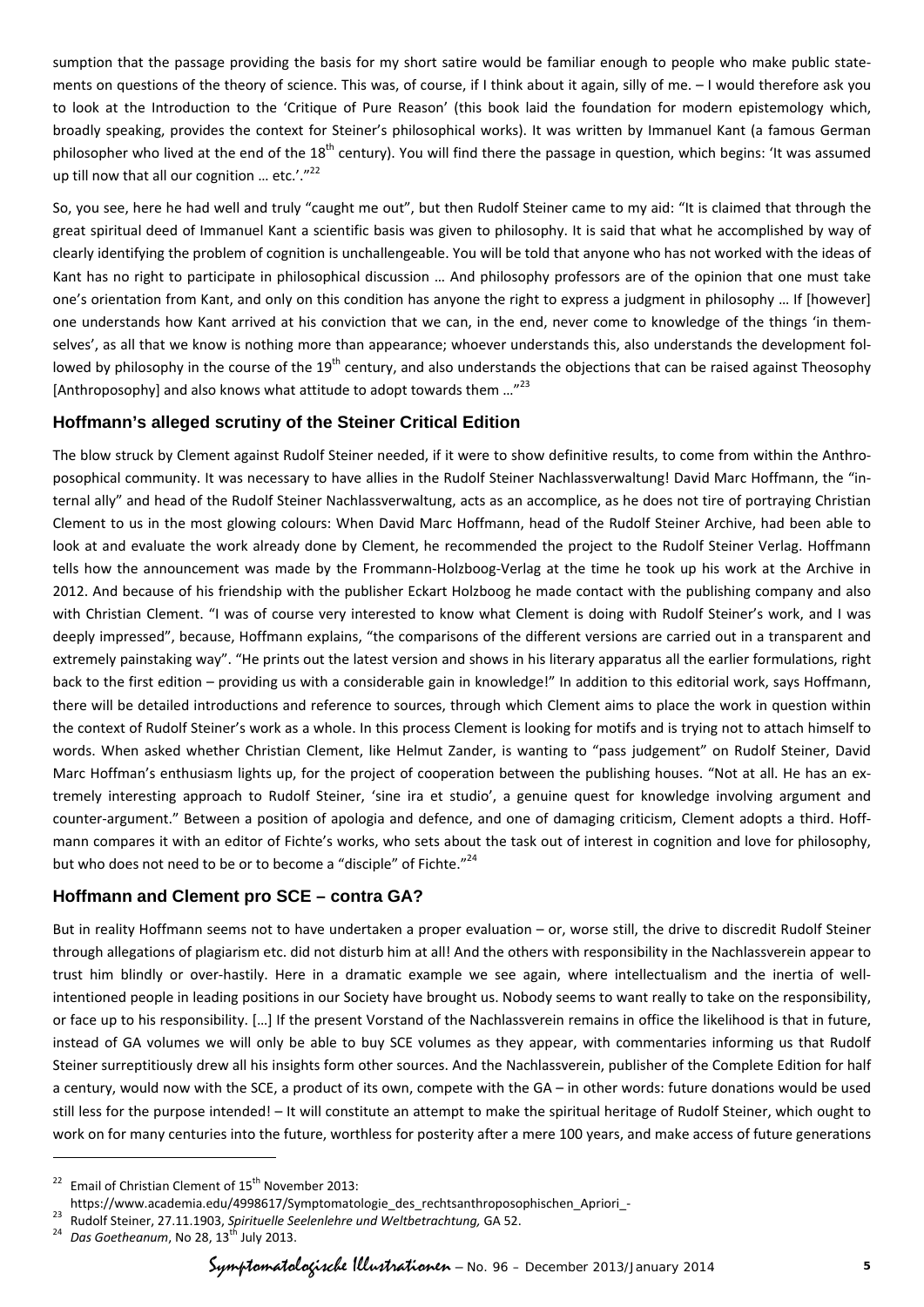to Rudolf Steiner impossible! – Are we moving into apocalyptic times? We would conclude this article with some quotations from Rudolf Steiner, indicating scenarios for the future.

### **Rudolf Steiner speaks of the incarnation of Ahriman, the Spirit of Materialism.**

"And the younger people today will see many examples of the way Ahriman is active as an author. In all areas of life wakefulness will be needed, and holy enthusiasm for the Michael wisdom … Our hearts must become helpers of Michael in the conquest of the intelligence that has fallen from heaven to the earth."<sup>25</sup>

"There is no contradiction between spiritual science and natural science, but full confirmation of spiritual‐scientific facts by those of natural science. However, the people whose "job" it is to know are afraid; people are scared to death of complicated thoughts, of thinking altogether. And only because a person can learn in an easy, comfortable way and then, when he has done a bit of reading, can become an authority, and not just an authority, but even a great discoverer on the path of science, do so many crazy theories arise. When he has acquired a few concepts and knows a few facts, he can enter the stage as a reformer of science."<sup>26</sup>

"In the scientific world today there are a great many people who appear to be very good thinkers. Ahriman is inside them, and it is more convenient to let the Ahriman in one think than to think oneself. It is also easier to pass one's examinations, easier to be‐ come a private tutor and university professor, if you let Ahriman think, rather than think yourself."<sup>27</sup>

"Lucifer steals from the human being certain forces, through which he then works. That is his tendency. This must of course be prevented, and it is prevented if the right path is faithfully followed. But what remains Luciferic is the idea that one can take something away from the human being and then apply it as something existing outside him – for example, that one can take away a teaching from a teacher and make objective use of it out in the world. There you have the realm where these things must be sought. One can learn a great deal from an error – the mistaken belief, namely, that the teaching can be separated from the teacher. Through the observation of these facts something of a quite different nature can be learnt than what one can learn from an undoubtedly quite justified criticism. One can learn what danger would arise if a practice like this were to become more common in the future of human development. And this danger exists! On the other side, the danger lies on the horizon for humanity that, if the spirit‐self develops independently, Ahriman will seize hold of this spirit‐self. Already now, if one has a sense for it, one can see how human beings are losing their autonomy, and how, actually, Ahriman is guiding their hand when they write something or other. This is the one side, and the other is that things are taken away and made use of, in the belief that one can separate them from their originator. These two dangers exist."<sup>28</sup>

"It is a simple fact that when the time is ripe – and the preparation is under way – Ahriman will incarnate in a human body in the Western world. This has to happen, just as in the other cases, where Lucifer incarnated and Christ incarnated. This fact is predestined for earth development. Only, the important thing is: This fact must be regarded in such a way, that one is rightly prepared to meet it; to be active, Ahriman does not wait until he appears in a human being on the earth – from the supersensible worlds he is making preparations for his appearance. He is already working into the development of humanity; from the other side he is seeking out the instruments through which he prepares for himself all that is later to come. Now, an essential means to ensure a favourable working of what Ahriman is meant to bring to humanity – he will bring what is positive, just as Lucifer did – is that humanity relates to it in the right way. The important thing is that humanity should not sleep through Ahriman's appearance. When at some point the incarnated Ahriman appears in the Western world, one will write down in the parish records: John William Smith has been born – this will not be the name, of course – and will look upon him as a comfortable citizen just like other citizens, and will remain asleep to what is actually happening. Our university professors will quite definitely not take care to pre‐ vent us from remaining asleep to it. – For them, the being who appears will be John William Smith. It is of great importance in the Ahrimanic age, however, that people should know that here we have to do only outwardly with John William Smith, but that in‐ wardly Ahriman is present, and that, in regard to what is happening one should not, in sleepy illusion, succumb to any deception. Already now, one should not allow oneself to be deluded with regard to the things that are being prepared.

One of most important means that Ahriman has, to work from beyond the threshold, is the promotion of abstract thinking in hu‐ manity. And because this abstract thinking is so popular today, one is working in a manner that is favourable to Ahriman, to prepare for Ahriman's appearance. Nothing would provide a better preparation for the fact that Ahriman is 'fishing' throughout the world for the sake of his own development, than a continuation of the abstract and abstraction-forming life, which has even

<sup>&</sup>lt;sup>25</sup> Rudolf Steiner, 20.7.1924, *Esoterische Betrachtung karmischer Zusammenhänge,* Band 6, GA 240.<br><sup>26</sup> Rudolf Steiner, 16.5.1916, *Gegenwärtiges und Vergangenes im Menschengeiste*, GA 167.<br><sup>27</sup> Rudolf Steiner, 13.3.1921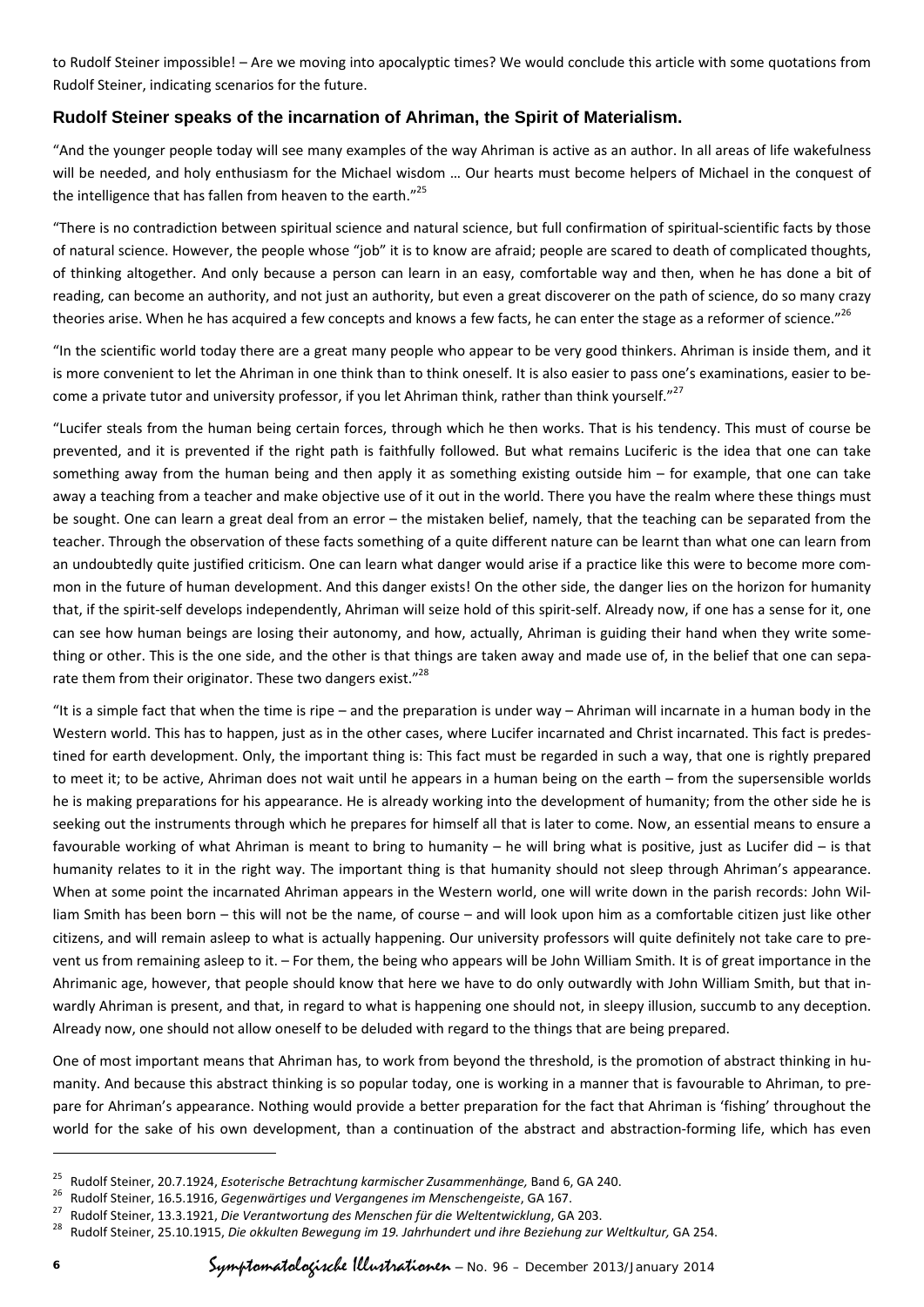penetrated into social life. This is one of the sleights of hand, one of the cunning tricks, through which Ahriman is preparing, in his own spirit, his rulership over the earth. Instead of showing people out of full experience what needs to happen, humanity is taught general theories, even social theories. Those who discourse on theories find what is true to experience abstract because they have no idea of real life. All this is preparation in the spirit of Ahriman ..."<sup>29</sup>

"Humanity would fall a prey to Ahriman simply through not having acquired, itself, what Ahriman would then provide. The worst possible advice one could give would be if one said to people: Just stay the way you are! Ahriman will make all of you clairvoyant, if you wish. And this is what you will wish for, as Ahriman's power will be immense! – But the consequence of this would be, that on the earth the realm of Ahriman would be set up, the whole earth would be Ahrimanized, and all that has hitherto been pro‐ duced by human culture would be, as it were, destroyed. All that would be fulfilled which, as an unconscious tendency, the hu‐ manity of today in fact desperately wants. The situation is as follows: The wisdom of the future, which is clairvoyant in its nature, this wisdom of the future must be wrested back from Ahriman. One can say: It is one book only, not two wisdoms – one book. – The question is simply whether Ahriman has the book, or Christ …

And humanity can only fight for it by saying to itself: By the time Ahriman appears on the earth, you need to have acquired this content of spiritual science through your own effort. A good way of playing into the hands of Ahriman is to exclude from confes‐ sional religion all that has to do with knowledge and to stress again and again that simple faith alone does everything. If you stick by this simple faith you condemn yourself to dimness and dullness of soul, and then the wisdom does not enter, which ought to be, as it were, wrested away from Ahriman. Thus, the important thing is that humanity should not simply receive the wisdom of the future, but that humanity should labour for the attainment of this wisdom of the future, and that those who attain it by their effort take upon themselves the task of rescuing earthly culture; rescuing earthly culture for the Christ."<sup>30</sup>

"If you photograph a tree from one side, it can be photographed properly, but you have not got a complete picture of it. To con‐ ceal from humanity the fact that in today's intellectual‐rationalistic science, with a superstitious empiricism as its appendage, we have to do with a great illusion, a deception – this lies to the highest degree in the interest of Ahriman. He would score the greatest success, experience the highest triumph, if one could bring it about that the scientific superstition that is taking hold everywhere today – with people even wanting it to determine the character of social science – should prevail right on into the  $3^{rd}$  millennium, and if Ahriman could then come into the world as a human being within Western civilization and would find the scientific superstition …

Ahriman therefore uses in our time, in order to confuse human beings, everything that stems from the old heredity principle, which we have basically grown out of already in the fifth post-Atlantean period. All that arises from the old heredity principle is used by the Ahrimanic power to set human beings in groups in disharmony towards one another. Everything that comes from the old distinctions of family, race, tribe, nation is used by the Ahrimanic power to create confusion among human beings. Freedom for every single national grouping, even the smallest – this was a fine-sounding word. But the words always sound fine, which the powers opposed to man make use of in order to sow confusion among human beings and achieve the kind of things that Ahriman wishes to achieve for his incarnation … And if people do not recognize that the rights State and the spiritual (cultural - Trans.) organism must be set over against the economic order brought about by the men of economy and of the banks, then, in this failure to recognize, Ahriman will find a means of key importance for the preparation in the corresponding way, of his incarnation and its triumph – an incarnation that will certainly come. These are means of a sort that Ahriman can use in the case of a certain kind of human being. But today there is yet another kind of human being – often the two qualities are combined in the one person – who from another side smooths the path for the triumph of Ahriman …Thus for Ahriman, when he appears in human form in modern civilization, the beginnings of a flock are constituted particularly by those who swear by the Gospel only and, out of the confes‐ sions and the sects, like to reject any kind of genuine spiritual knowledge; those who have no desire to learn, and wish to reject anything that gives rise to spiritual effort for the sake of concrete knowledge. There will emerge from these circles large numbers of people gathering to form the following of Ahriman."31

"People must learn to interpret life out of spiritual science, so that they recognize the currents that anticipate the Ahriman incar‐ nation, and learn how to gain mastery of them. They need to know that Ahriman will live on the earth among men, but that human beings will approach him and themselves determine what they wish to learn from him, what they wish to receive from him. But they will be unable to do this if they do not from now on take into their own hands certain currents, which Ahriman uses in order to leave human beings as unaware as possible of his coming. So that he would at some point appear on the earth and, so to

 $\overline{a}$ 

<sup>&</sup>lt;sup>29</sup> Rudolf Steiner, 28.12.1919, Weltsilvester und Neujahrsgedanken, GA 195.<br><sup>30</sup> Rudolf Steiner, 15.11.1919, Die geistigen Hintergründe der sozialen Frage, GA 191.<br><sup>31</sup> Rudolf Steiner, 27.10.1919, Der innere Aspekt des s